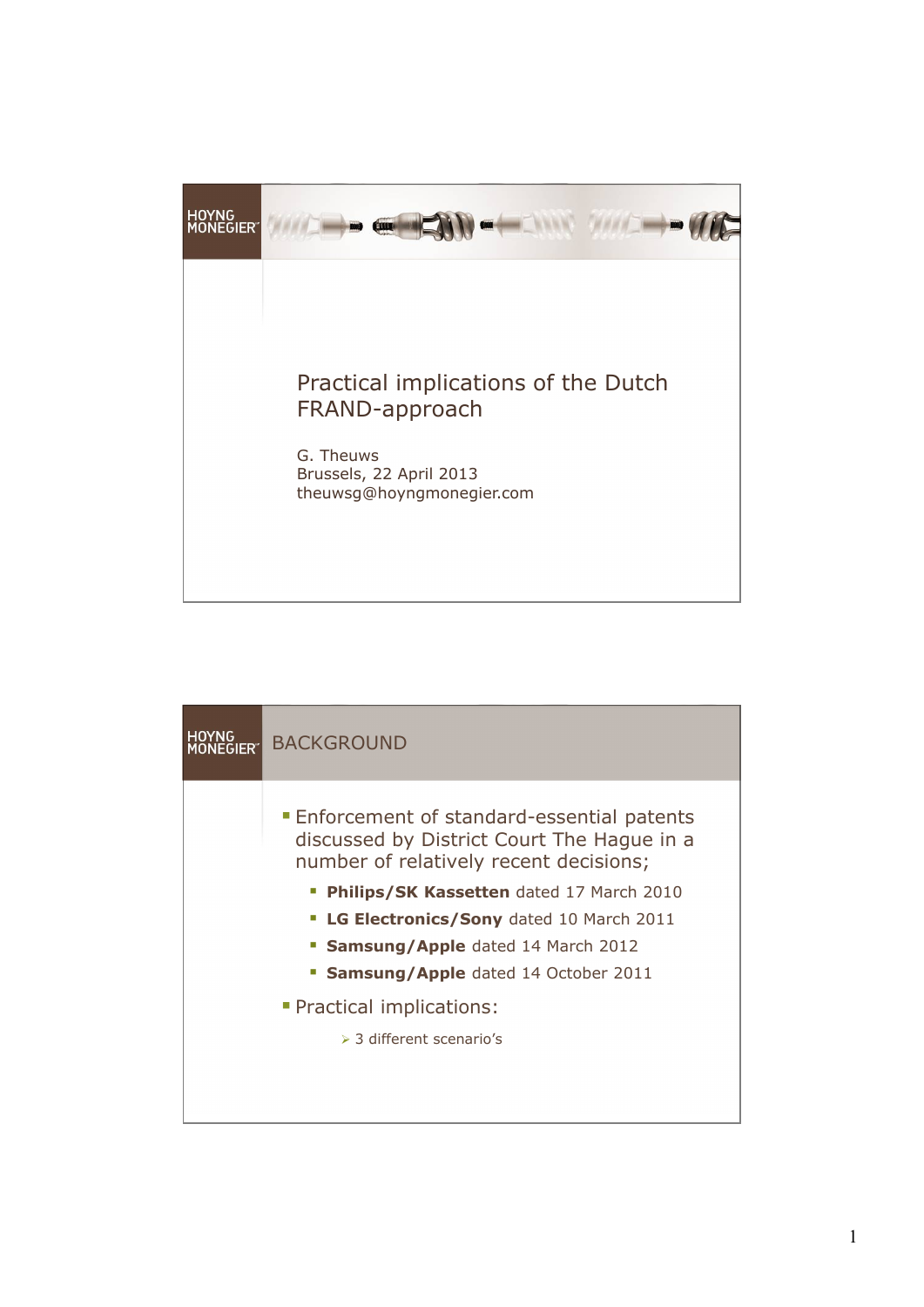

| <u>H</u> OYNG | <b>ESSENTIAL PATENTS IN PRACTICE</b>                                                                                                                                                                                                                                                                                            |
|---------------|---------------------------------------------------------------------------------------------------------------------------------------------------------------------------------------------------------------------------------------------------------------------------------------------------------------------------------|
| <b>NEGIER</b> | <b>SCENARIO I</b>                                                                                                                                                                                                                                                                                                               |
|               | • Under these circumstances, there is no<br>reason to treat the holder of an essential<br>patent differently from the holder of any<br>other patent: FRAND-obligation exists, but<br>is not triggered by third party;<br>• Usually situation is more complex: parties are<br>negotiating, but a license is not (yet) concluded. |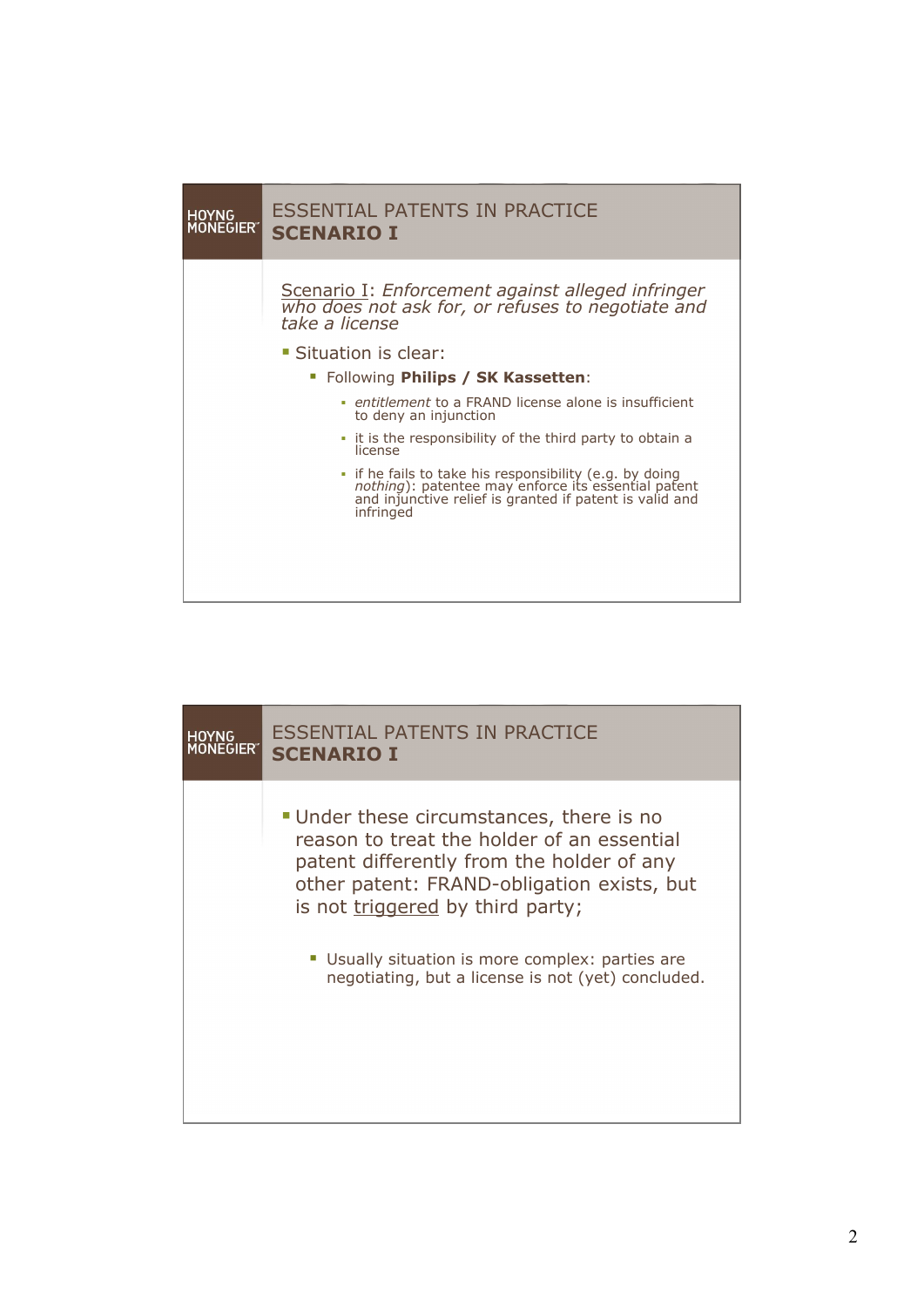

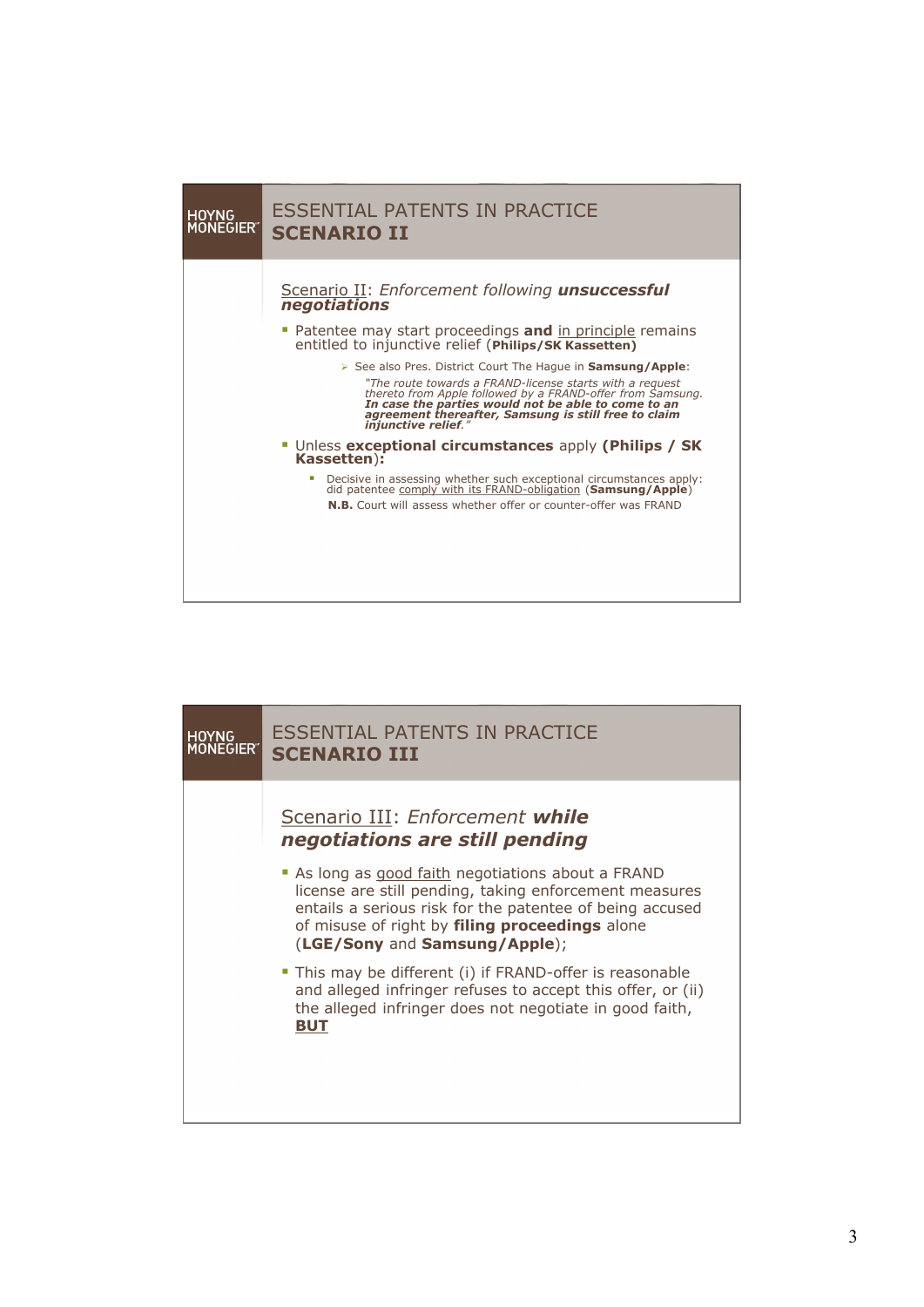

| <b>HOYNG</b><br><b>JEGIER"</b> | <b>ESSENTIAL PATENTS IN PRACTICE</b>                                                                                                                                 |
|--------------------------------|----------------------------------------------------------------------------------------------------------------------------------------------------------------------|
|                                | • Hence, from current case-law it appears to<br>follow:                                                                                                              |
|                                | $\Box$ Enforcement in the absence of a license: YES,<br><b>unless</b> misuse of right/special<br>circumstances/extraordinary or unreasonable<br>desires by patentee; |
|                                | <b>U</b> Enforcement pending negotiations: NO, unless<br>lack of good faith or misuse of right by alleged<br>infringer;                                              |
|                                |                                                                                                                                                                      |
|                                |                                                                                                                                                                      |